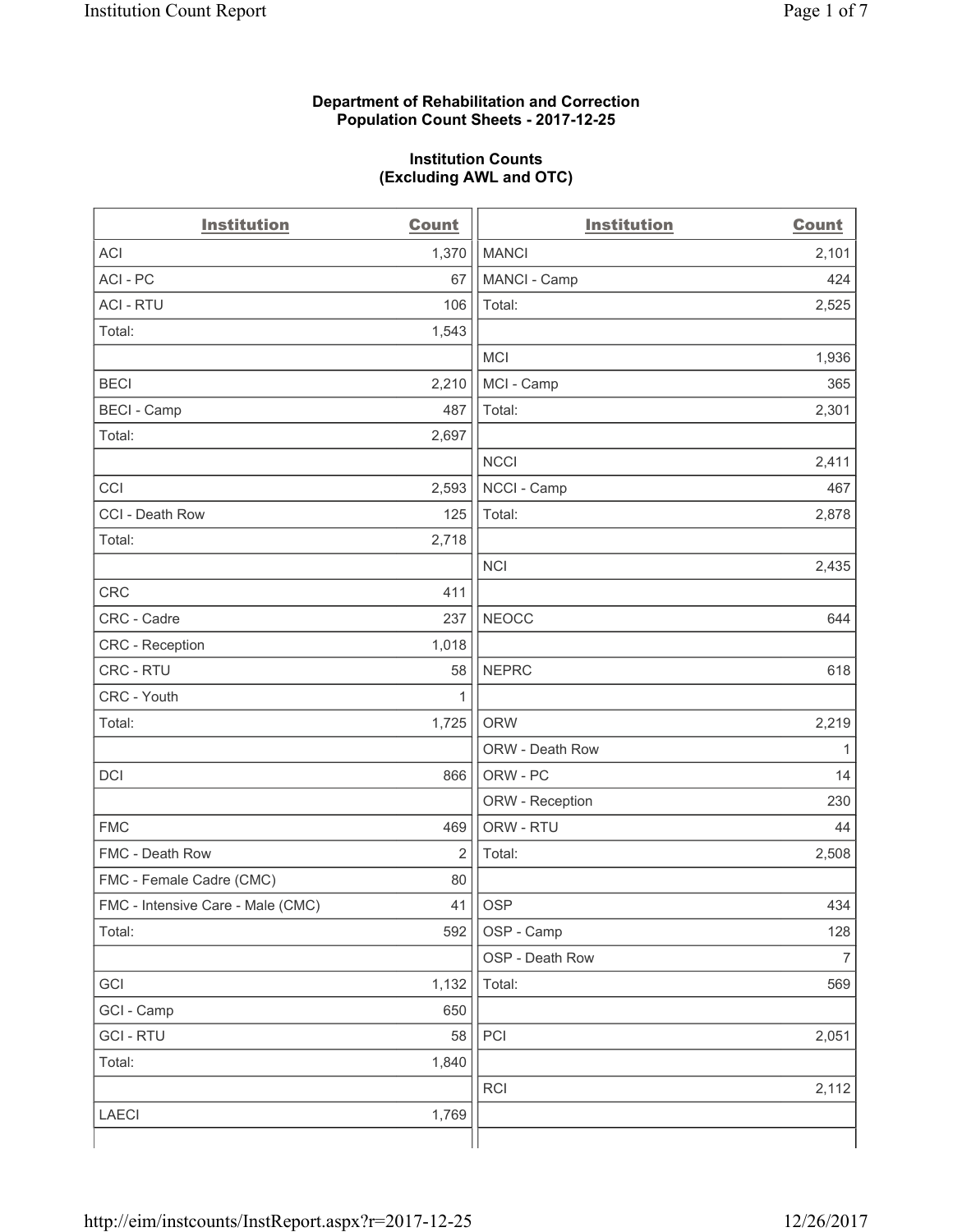|                          |       |             | <b>Total Population:</b><br>49,730 |
|--------------------------|-------|-------------|------------------------------------|
|                          |       | Total:      | 1,283                              |
|                          |       | WCI - RTU   | 28                                 |
|                          |       | <b>WCI</b>  | 1,255                              |
|                          |       |             |                                    |
| Total:                   | 2,365 | Total:      | 571                                |
| MACI - Minimum           | 1,261 | TOCI - PC   | 96                                 |
| <b>MACI</b>              | 1,104 | <b>TOCI</b> | 475                                |
| Total:                   | 1,312 | Total:      | 1,435                              |
| <b>LORCI - Reception</b> | 949   | TCI - Camp  | 441                                |
| LORCI - Cadre            | 139   | <b>TCI</b>  | 994                                |
| LORCI                    | 224   |             |                                    |
|                          |       | Total:      | 1,238                              |
| LOCI                     | 2,264 | SOCF - RTU  | 55                                 |
|                          |       | <b>SOCF</b> | 1,183                              |
| Total:                   | 2,394 |             |                                    |
| LECI - Camp              | 159   | SCI         | 1,893                              |
| LECI                     | 2,235 |             |                                    |
|                          |       | <b>RICI</b> | 2,584                              |

\* The Total Population includes 30 Offenders with Reason Codes 30 & 31. \*\* The Total Population includes 38 Offenders with Reason Code 0A.

# **Male Population by Security Level (Include AWL and Exclude OTC)**

| <b>Security Level</b>  |                   | <b>Body</b> | <b>AWL</b> | $(-OTC)$ | <b>Total</b> |
|------------------------|-------------------|-------------|------------|----------|--------------|
| Total Level 5          |                   | 95          | 4          | 4        | 95           |
| <b>Total Level 4</b>   |                   | 2,366       | 38         | 32       | 2,372        |
| Total Level 3          |                   | 11,651      | 143        | 112      | 11,682       |
| Total Level 2          |                   | 15,883      | 225        | 141      | 15,967       |
| Total Level 1          |                   | 15.432      | 168        | 76       | 15,524       |
| <b>Total Death Row</b> |                   | 136         |            | 0        | 137          |
|                        | <b>Total Male</b> | 45,563      | 579        | 365      | 45,777       |

## **Female Population by Institution (Include AWL and Exclude OTC)**

| <b>Institution</b>              | <b>Body</b> | <b>AWL</b> | $(-OTC)$ | Tota     |
|---------------------------------|-------------|------------|----------|----------|
| <b>DCI</b>                      | 866         | 10         |          | 870      |
| <b>FMC</b>                      | 21          |            |          | າາ<br>∠∠ |
| <b>FMC</b> - Female Cadre (CMC) | 80          |            |          | 82       |
|                                 |             |            |          |          |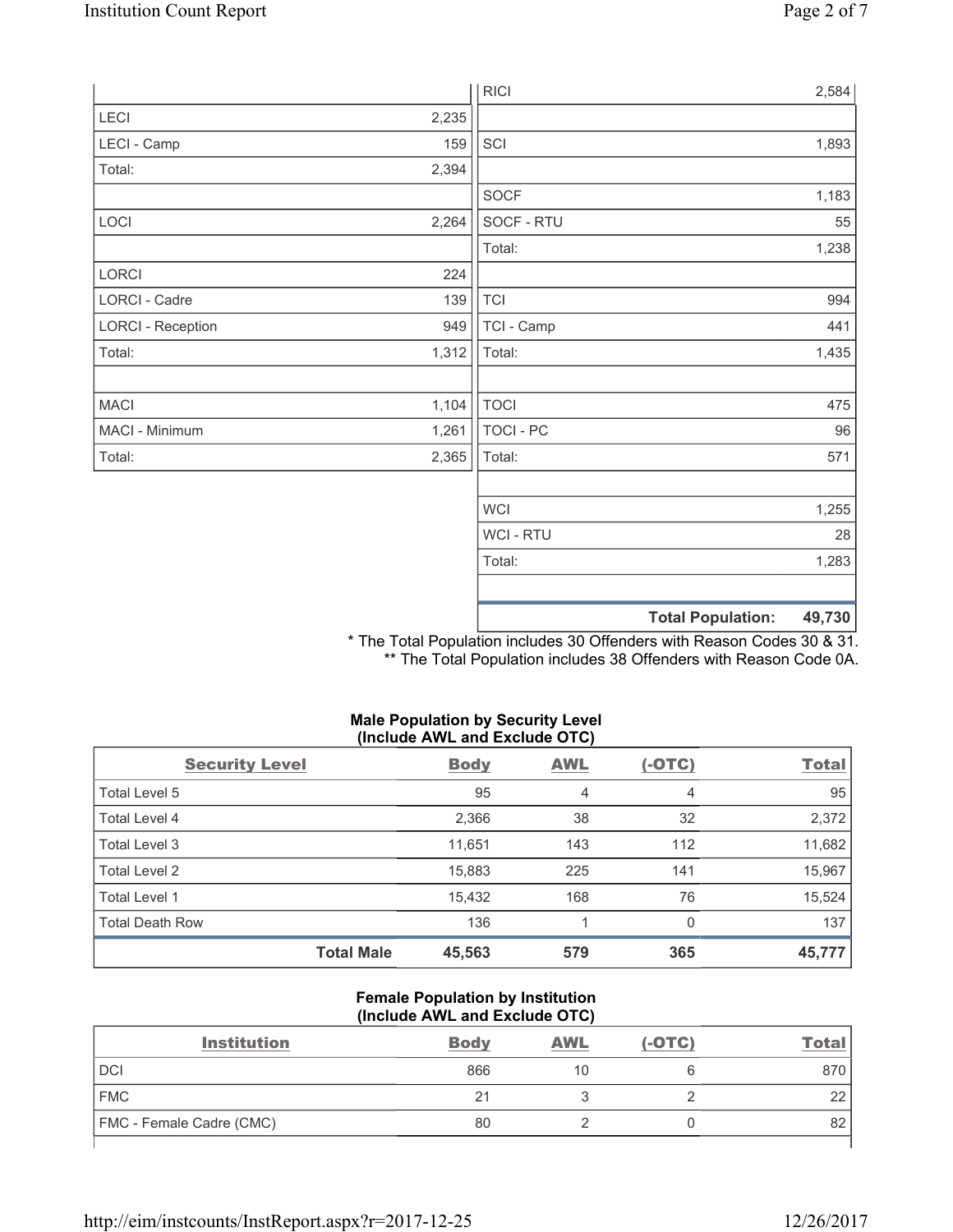|                        | <b>Total Population:</b> | 49,654 | 635 | 393 | 49,896 |
|------------------------|--------------------------|--------|-----|-----|--------|
|                        | <b>Total Female</b>      | 4,091  | 56  | 28  | 4,119  |
| ORW - RTU              |                          | 44     | 0   | O   | 44     |
| ORW - Reception        |                          | 230    | 0   | O   | 230    |
| ORW - PC               |                          | 14     | 0   | 0   | 14     |
| <b>ORW - Death Row</b> |                          |        | 0   | 0   |        |
| <b>ORW</b>             |                          | 2,218  | 30  | 14  | 2,234  |
| <b>NEPRC</b>           |                          | 617    | 11  | 6   | 622    |

# **Male Population by Institution: Security Level 5 (Include AWL and Exclude OTC)**

| <b>Institution</b>   | <b>Body</b>    | <b>AWL</b>  | $(-OTC)$     | <b>Total</b>   |
|----------------------|----------------|-------------|--------------|----------------|
| ACI                  |                |             |              |                |
| CRC                  | 3              | $\mathbf 0$ | $\Omega$     | 3              |
| LECI                 | $\overline{2}$ | 0           | $\Omega$     | $\overline{2}$ |
| LORCI                |                | 0           | $\mathbf{0}$ |                |
| <b>OSP</b>           | 46             |             |              | 46             |
| <b>RCI</b>           |                | 0           | n            |                |
| SCI                  |                | $\Omega$    | $\Omega$     |                |
| <b>SOCF</b>          | 33             |             |              | 33             |
| SOCF - RTU           | $\overline{2}$ | $\Omega$    | $\Omega$     | $\overline{2}$ |
| <b>TCI</b>           |                | $\Omega$    | $\Omega$     |                |
| <b>TOCI</b>          | 4              |             |              | 4              |
| <b>Total Level 5</b> | 95             | 4           | 4            | 95             |

# **Male Population by Institution: Security Level 4 (Include AWL and Exclude OTC)**

| <b>Institution</b> | <b>Body</b> | <b>AWL</b>     | $(-OTC)$ | <b>Total</b> |
|--------------------|-------------|----------------|----------|--------------|
| ACI                |             | 2              |          | 8            |
| <b>BECI</b>        | $\Omega$    |                |          | 0            |
| CCI                |             |                |          |              |
| ${\sf CRC}$        | 35          | $\overline{2}$ |          | 36           |
| CRC - Reception    | 3           |                |          | 4            |
| CRC - RTU          | 3           | 0              |          | 3            |
| <b>FMC</b>         | 2           | 0              | 0        | 2            |
| GCI                |             | $\Omega$       | 0        |              |
| <b>LAECI</b>       | 5           | 0              |          | 5            |
| LECI               | 46          | 0              |          | 46           |
| LOCI               | 9           | 0              |          | 9            |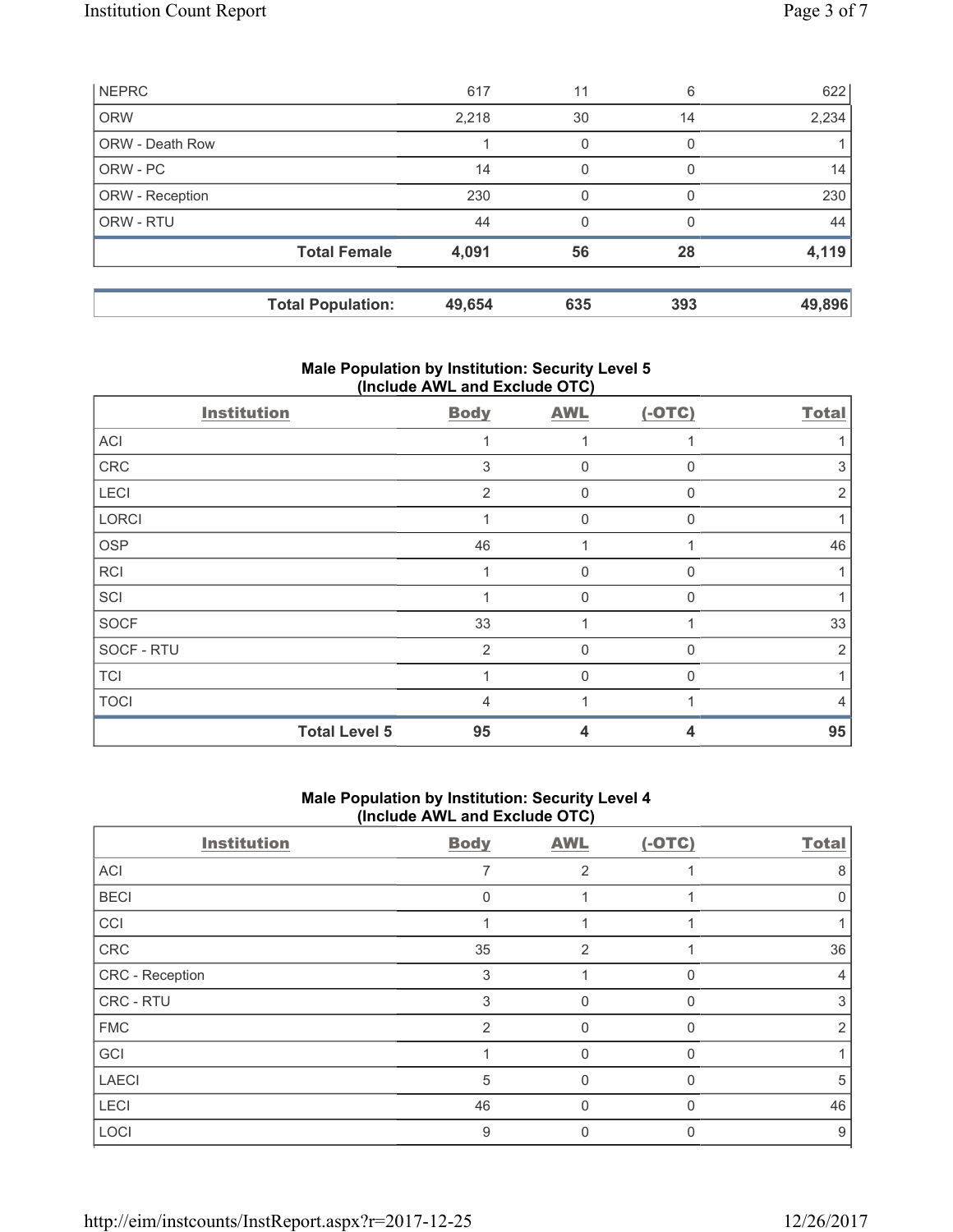| LORCI                    |                      | 20             | $\,6\,$             | $\,6\,$             | $20\,$         |
|--------------------------|----------------------|----------------|---------------------|---------------------|----------------|
| LORCI - Cadre            |                      | $\overline{2}$ | $\mathsf 0$         | $\mathsf{O}\xspace$ | $\sqrt{2}$     |
| <b>LORCI - Reception</b> |                      | $\sqrt{5}$     | $\mathsf{O}\xspace$ | $\mathsf{O}\xspace$ | $\sqrt{5}$     |
| <b>MACI</b>              |                      | 58             | $\mathsf{O}\xspace$ | $\mathsf 0$         | 58             |
| <b>MANCI</b>             |                      | 53             | $\,$ 3 $\,$         | $\mathsf 3$         | 53             |
| MCI                      |                      | 1              | $\mathsf{O}\xspace$ | $\mathsf{O}\xspace$ | 1              |
| <b>NCCI</b>              |                      | $\sqrt{3}$     | $\mathsf{O}\xspace$ | $\mathsf{O}\xspace$ | $\sqrt{3}$     |
| <b>NCI</b>               |                      | $\overline{4}$ | $\mathsf{O}\xspace$ | $\mathsf{O}\xspace$ | $\overline{4}$ |
| <b>OSP</b>               |                      | 380            | $\sqrt{2}$          | $\overline{2}$      | 380            |
| PCI                      |                      | 1              | $\mathsf{O}\xspace$ | 0                   | 1              |
| <b>RCI</b>               |                      | 15             | $\mathbf{1}$        | $\mathbf{1}$        | 15             |
| <b>RICI</b>              |                      | $\,8\,$        | $\mathsf{O}\xspace$ | $\mathsf 0$         | $\,8\,$        |
| SCI                      |                      | $\mathfrak{S}$ | $\mathbf 0$         | $\mathsf{O}\xspace$ | $\sqrt{3}$     |
| SOCF                     |                      | 1,140          | 11                  | $\,8\,$             | 1,143          |
| SOCF - RTU               |                      | 53             | $\mathsf{O}\xspace$ | $\mathsf{O}\xspace$ | 53             |
| <b>TCI</b>               |                      | $\overline{7}$ | $\mathbf{1}$        | $\mathbf{1}$        | $\overline{7}$ |
| TCI - Camp               |                      | 1              | $\mathsf 0$         | $\mathsf{O}\xspace$ | $\mathbf{1}$   |
| <b>TOCI</b>              |                      | 457            | $\,$ 5 $\,$         | 5                   | 457            |
| <b>TOCI - PC</b>         |                      | 20             | $\mathsf{O}\xspace$ | $\mathsf{O}\xspace$ | 20             |
| <b>WCI</b>               |                      | 15             | $\mathbf 1$         | 1                   | 15             |
| WCI - RTU                |                      | 8              | $\mathbf{1}$        | $\mathbf{1}$        | $\,8\,$        |
|                          | <b>Total Level 4</b> | 2,366          | 38                  | 32                  | 2,372          |

## **Male Population by Institution: Security Level 3 (Include AWL and Exclude OTC)**

| <b>Institution</b>                | <b>Body</b>    | <b>AWL</b>       | $(-OTC)$    | <b>Total</b>   |
|-----------------------------------|----------------|------------------|-------------|----------------|
| <b>ACI</b>                        | 14             |                  |             | 14             |
| ACI-PC                            | 3              | $\boldsymbol{0}$ | 0           | 3              |
| <b>BECI</b>                       | 2              | $\mathbf 0$      | $\mathbf 0$ | $\overline{2}$ |
| CCI                               | 3              | $\Omega$         | $\Omega$    | 3              |
| CRC                               | 82             | 1                |             | 82             |
| CRC - Cadre                       | 132            | $\mathbf 0$      | $\mathbf 0$ | 132            |
| CRC - Reception                   | 683            | 10               | 10          | 683            |
| CRC - RTU                         | 45             | 0                | 0           | 45             |
| CRC - Youth                       | 1              | $\mathbf 0$      | 0           |                |
| <b>FMC</b>                        | 5              | $\mathbf 0$      | $\Omega$    | 5              |
| FMC - Intensive Care - Male (CMC) | 2              | $\mathbf 0$      | $\Omega$    | 2              |
| <b>LAECI</b>                      | 1              | $\mathbf 0$      | $\Omega$    |                |
| LECI                              | 2,182          | 26               | 21          | 2,187          |
| LOCI                              | $\overline{4}$ | $\mathbf 0$      | 0           | 4              |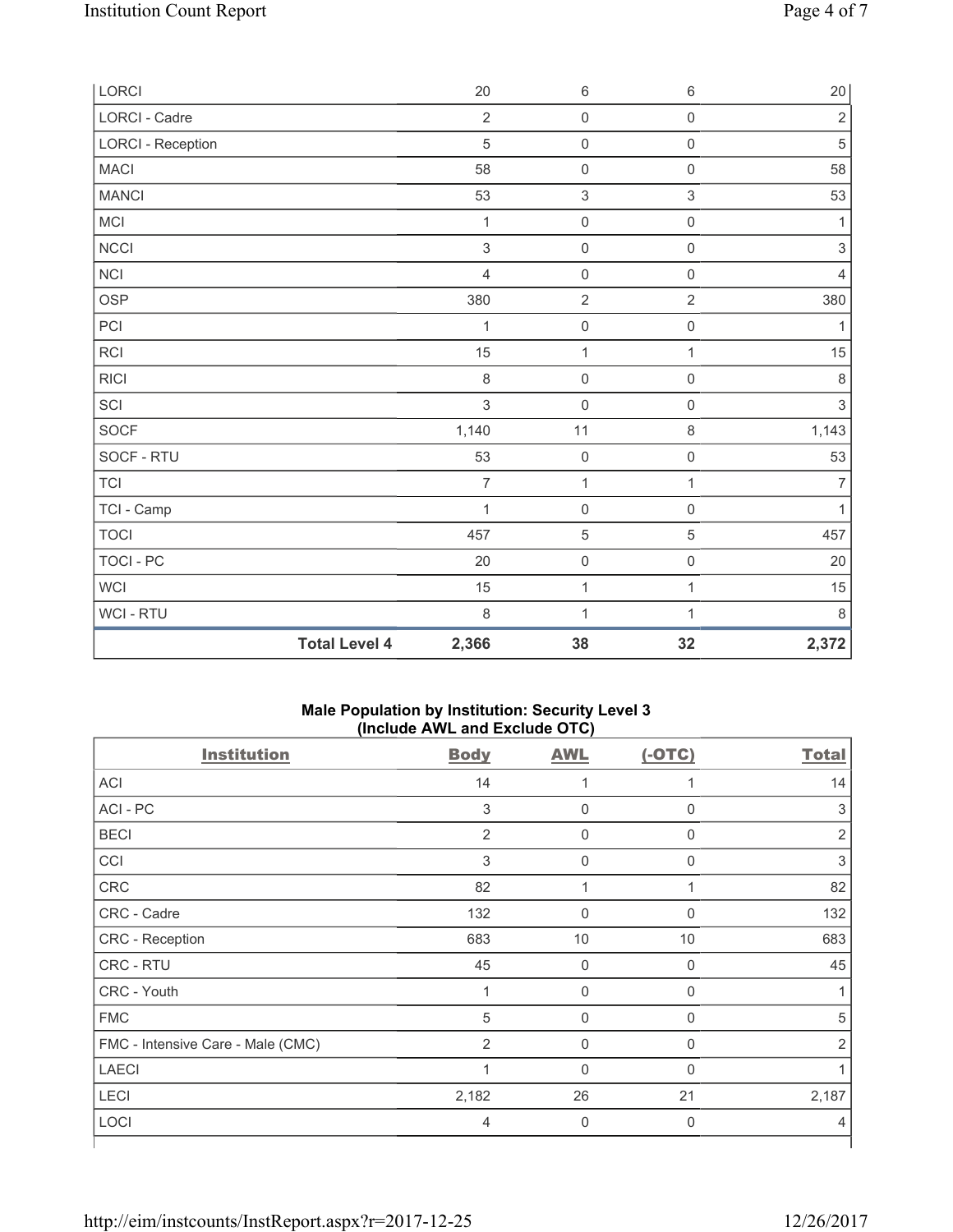|                          | <b>Total Level 3</b> | 11,651         | 143                       | 112                 | 11,682           |
|--------------------------|----------------------|----------------|---------------------------|---------------------|------------------|
| WCI - RTU                |                      | 19             | $\mathbf 0$               | $\mathbf 0$         | 19               |
| WCI                      |                      | 1,238          | $16\,$                    | 15                  | 1,239            |
| TOCI - PC                |                      | 74             | $\mathsf{O}\xspace$       | $\mathsf{O}\xspace$ | 74               |
| <b>TOCI</b>              |                      | 13             | $\mathbf 1$               | 1                   | 13               |
| $\top$ Cl                |                      | 939            | 6                         | $\overline{4}$      | 941              |
| SOCF                     |                      | 8              | $\mathsf{O}\xspace$       | $\mathsf{O}\xspace$ | $\,8\,$          |
| SCI                      |                      | $\mathsf g$    | $\mathsf{O}\xspace$       | $\mathsf 0$         | $\boldsymbol{9}$ |
| <b>RICI</b>              |                      | $\sqrt{2}$     | $\mathsf 0$               | $\mathsf 0$         | $\sqrt{2}$       |
| RCI                      |                      | 1,878          | 17                        | $10$                | 1,885            |
| PCI                      |                      | 36             | $\mathbf{1}$              | $\mathsf{O}\xspace$ | 37               |
| OSP                      |                      | $\overline{4}$ | $\mathsf{O}\xspace$       | $\mathsf{O}\xspace$ | $\overline{4}$   |
| <b>NEOCC</b>             |                      | 644            | $\ensuremath{\mathsf{3}}$ | 3                   | 644              |
| <b>NCI</b>               |                      | $\overline{2}$ | $\mathsf{O}\xspace$       | $\mathsf{O}\xspace$ | $\mathbf 2$      |
| <b>NCCI</b>              |                      | 17             | $\mathsf{O}\xspace$       | $\mathsf{O}\xspace$ | 17               |
| MCI                      |                      | 1              | $\mathsf{O}\xspace$       | $\mathsf 0$         | $\mathbf{1}$     |
| <b>MANCI</b>             |                      | 2,029          | 25                        | 17                  | 2,037            |
| MACI                     |                      | 958            | 8                         | $\mathsf 3$         | 963              |
| <b>LORCI - Reception</b> |                      | 492            | $\mathbf{1}$              | $\mathsf{O}\xspace$ | 493              |
| LORCI - Cadre            |                      | 86             | $\mathbf 0$               | $\mathsf{O}\xspace$ | 86               |
| LORCI                    |                      | 43             | 27                        | 26                  | 44               |

## **Male Population by Institution: Security Level 2 (Include AWL and Exclude OTC)**

| <b>Body</b>      | <b>AWL</b>          | $(-OTC)$       | <b>Total</b>   |
|------------------|---------------------|----------------|----------------|
| 704              | 13                  | 7              | 710            |
| 63               | $\mathbf 0$         | $\mathsf{0}$   | 63             |
| 70               | 1                   | $\mathbf 1$    | 70             |
| 1,400            | 18                  | 11             | 1,407          |
| 1,937            | 21                  | $6\,$          | 1,952          |
| 146              | $\overline{4}$      | $\overline{4}$ | 146            |
| 105              | $\mathsf{0}$        | $\mathbf 0$    | 105            |
| 210              | 7                   | $\overline{7}$ | 210            |
| $10$             | $\mathsf{O}\xspace$ | $\mathbf 0$    | 10             |
| $\boldsymbol{9}$ | 1                   | $\mathbf 0$    | 10             |
| 15               | $\mathbf 0$         | $\mathbf 0$    | 15             |
| 508              | 5                   | $\overline{4}$ | 509            |
| 46               | $\mathbf 0$         | $\mathbf 0$    | 46             |
| 1,080            | $\,8\,$             | 6              | 1,082          |
| $\overline{2}$   | $\mathbf 0$         | $\mathbf 0$    | $\overline{2}$ |
|                  |                     |                |                |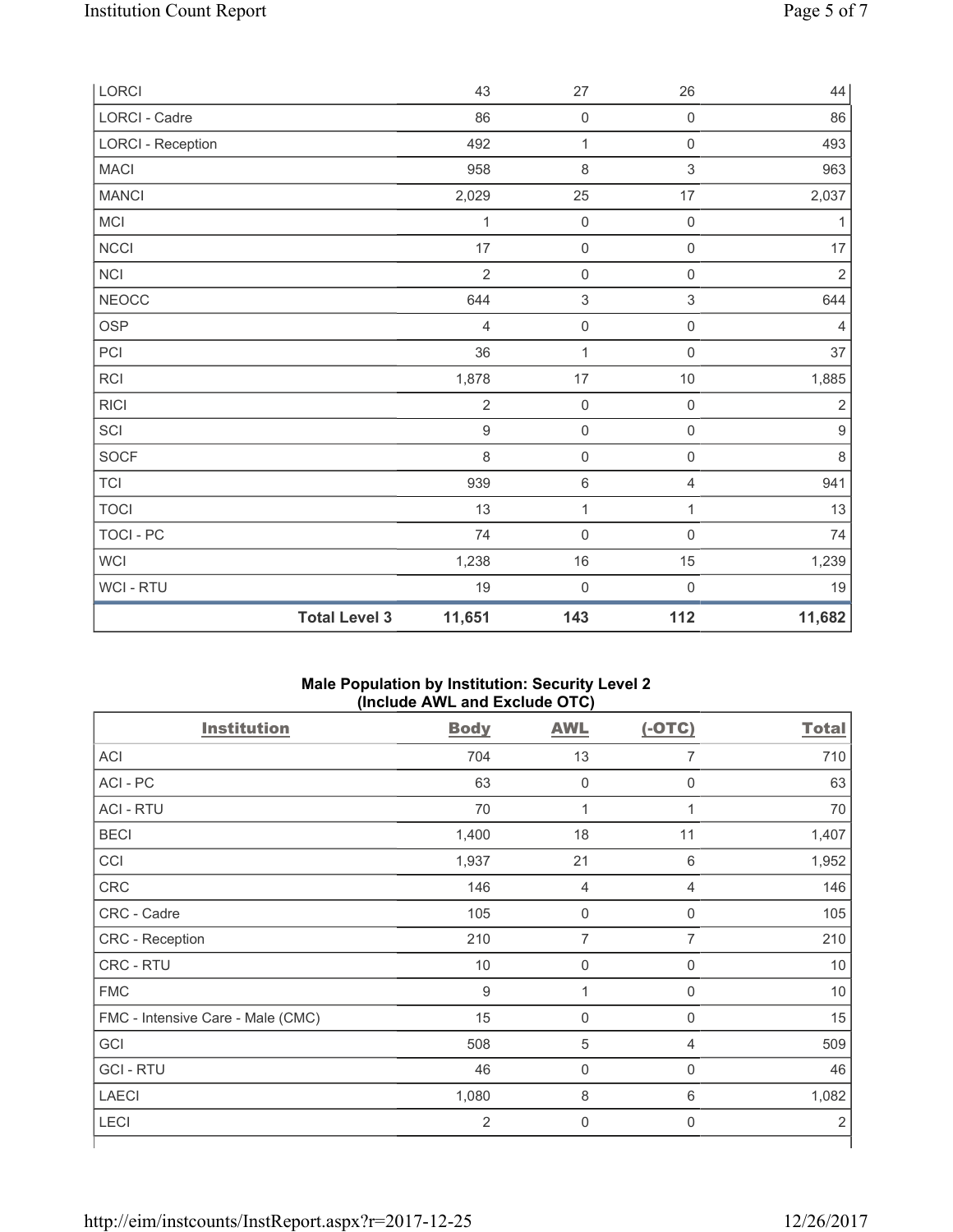| LOCI                     |                      | 1,230          | $10$                | $\,$ 5 $\,$         | 1,235          |
|--------------------------|----------------------|----------------|---------------------|---------------------|----------------|
| LORCI                    |                      | 107            | 22                  | 19                  | 110            |
| LORCI - Cadre            |                      | 44             | $\mathsf 0$         | $\mathsf{O}\xspace$ | 44             |
| <b>LORCI - Reception</b> |                      | 295            | $\overline{2}$      | $\overline{2}$      | 295            |
| MACI                     |                      | 88             | $\mathsf{O}\xspace$ | $\mathsf{O}\xspace$ | 88             |
| <b>MANCI</b>             |                      | $\overline{4}$ | $\mathbf 0$         | $\mathsf 0$         | $\overline{4}$ |
| MCI                      |                      | 1,492          | 12                  | $\,8\,$             | 1,496          |
| MCI - Camp               |                      | 1              | $\mathbf 0$         | $\mathsf 0$         | $\mathbf{1}$   |
| NCCI                     |                      | 1,311          | 14                  | $10$                | 1,315          |
| NCI                      |                      | 1,684          | 24                  | 19                  | 1,689          |
| <b>OSP</b>               |                      | 1              | $\mathbf 0$         | $\mathsf{0}$        | 1              |
| PCI                      |                      | 732            | 13                  | 3                   | 742            |
| RCI                      |                      | 216            | $\sqrt{2}$          | 1                   | 217            |
| <b>RICI</b>              |                      | 1,487          | 33                  | 22                  | 1,498          |
| SCI                      |                      | 881            | 14                  | $\,$ 5 $\,$         | 890            |
| SOCF                     |                      | 1              | $\mathbf 0$         | $\mathsf{O}\xspace$ | $\mathbf{1}$   |
| <b>TCI</b>               |                      | 1              | $\mathsf{O}\xspace$ | $\mathsf{O}\xspace$ | $\mathbf{1}$   |
| <b>TOCI</b>              |                      | $\mathbf 0$    | $\mathbf{1}$        | 1                   | $\mathbf 0$    |
| TOCI - PC                |                      | $\overline{2}$ | $\mathbf 0$         | $\mathsf{O}\xspace$ | $\sqrt{2}$     |
| WCI                      |                      | 1              | $\mathbf 0$         | $\mathsf 0$         | 1              |
|                          | <b>Total Level 2</b> | 15,883         | 225                 | 141                 | 15,967         |

## **Male Population by Institution: Security Level 1 (Include AWL and Exclude OTC)**

| <b>Institution</b>                | <b>Body</b> | <b>AWL</b>          | $(-OTC)$         | <b>Total</b>   |
|-----------------------------------|-------------|---------------------|------------------|----------------|
| <b>ACI</b>                        | 644         | $\sqrt{3}$          | 1                | 646            |
| ACI - PC                          | 1           | $\pmb{0}$           | $\mathbf 0$      |                |
| <b>ACI - RTU</b>                  | 36          | $\mathbf 0$         | $\mathbf 0$      | 36             |
| <b>BECI</b>                       | 808         | 13                  | $\overline{4}$   | 817            |
| <b>BECI</b> - Camp                | 487         | $\mathbf 0$         | 0                | 487            |
| CCI                               | 651         | $\overline{4}$      | 1                | 654            |
| CRC                               | 82          | 4                   | 4                | 82             |
| CRC - Reception                   | 118         | $\overline{2}$      | $\overline{2}$   | 118            |
| <b>FMC</b>                        | 432         | 7                   | $\overline{2}$   | 437            |
| FMC - Intensive Care - Male (CMC) | 24          | $\mathsf{O}\xspace$ | $\mathbf 0$      | 24             |
| GCI                               | 623         | $\boldsymbol{9}$    | $\overline{2}$   | 630            |
| GCI - Camp                        | 650         | 1                   | 1                | 650            |
| <b>GCI-RTU</b>                    | 12          | $\mathbf 0$         | $\boldsymbol{0}$ | 12             |
| <b>LAECI</b>                      | 683         | $\sqrt{5}$          | $\overline{4}$   | 684            |
| <b>LECI</b>                       | 3           | $\overline{2}$      | 1                | $\overline{4}$ |
|                                   |             |                     |                  |                |